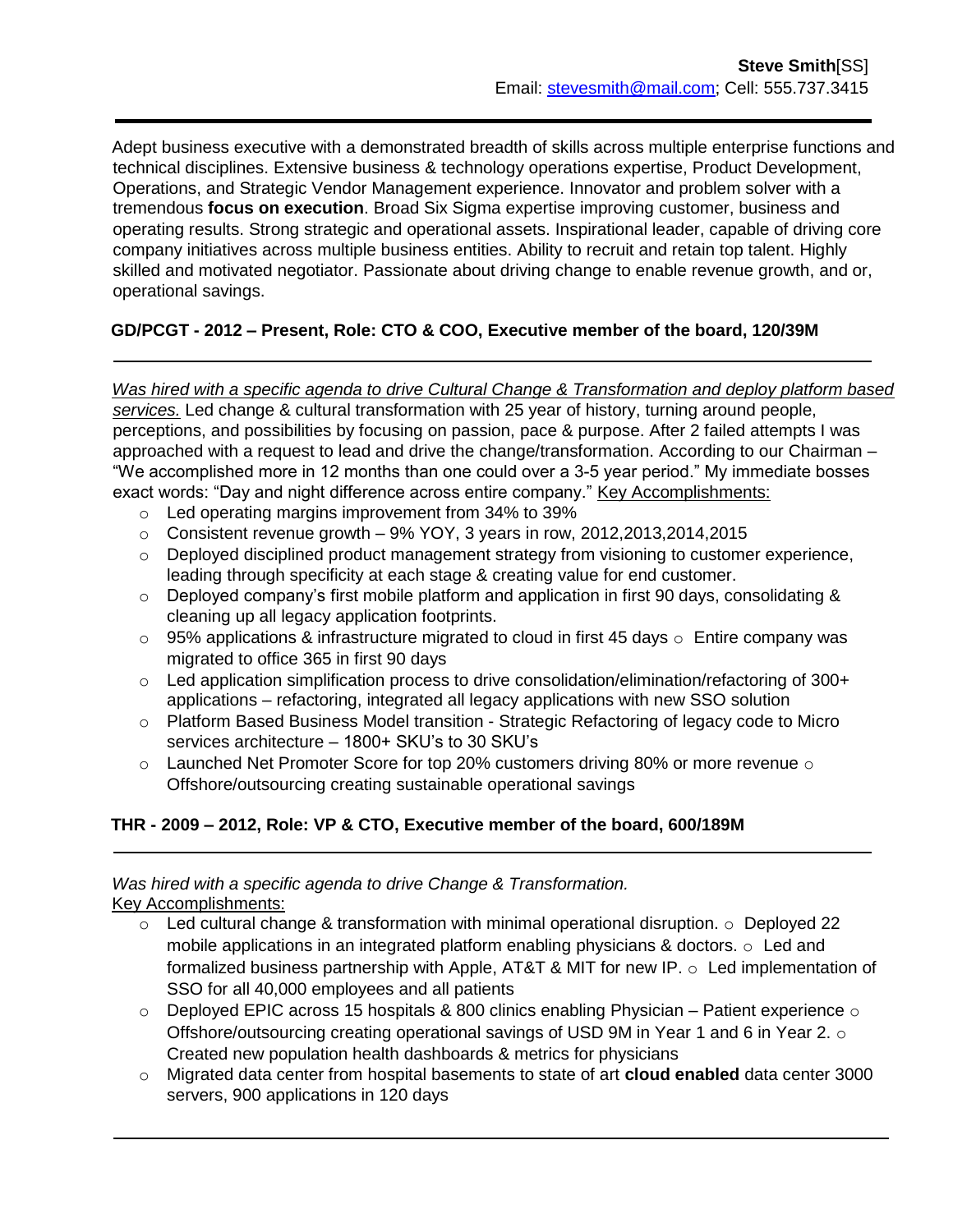- o Deployed **SuccessFactors** HRM based performance management & appraisal system in 90 days
- o Launched GRC function aligned with Chief Compliance Officer for CSR.

## **GE - 2004 – 2009, Role: VP of Enterprise Systems, 35/40M**

Led enterprise architecture services group creating 35+ person, \$37M+ technology, operations and product development team for GE. Led largest strategic effort - **Digital Asset Management** initiative for 6 PB content – Audio & Video. Delivered products and services that extended the traditional Broadcast business model while contributing revenue of \$76MM+. Provided GE with thought leadership and product parity amongst its Digital Competitors, delivering viewership continuity across a number of distribution platforms, products and services. Drove drastic improvements in core Hosting, Ad Serving, Rich Media Metrics Management, Digital Rights Management and Content Distribution, all focused on improving the consumer experience. Significantly reduced product development cycle time and operating costs, while enhancing critical business partner relationships throughout our collective product/service supply chain. Led Operational integration of 3 companies acquired through M&A activities – Oxygen network, Telemundo and Universal Studios.

# **Sun Microsystems - 1999 – 2004, Role: Chief Architect, VP of Prof Svcs 300 / 189M**

Led as a chief architect – design, architecture & deployment of financial trading systems – Global Funds Transfer that included: Initiation of payments electronically, via Electronic Banking, File Transmission, CPU or SWIFT™, Ability to move US Dollars around the Globe on a same-day basis, with immediate availability. Led other technology initiatives at other wall street banks, fortune 50 companies [JC Penny, GE, Telestra] and at MIT leading to RFID initiative being adopted by P&G, Walmart, Colgate Palmolive, Gillette etc. Created 500M dollar new revenue stream for Sun. Let multiple System Integrator projects for fortune 50 partners. Led operational optimization across bank's infrastructure assets driving operational savings to tune of \$ 100+M.

### **Pinpoint Consulting - 1998 – 1999, Role: CTO**

Managed team of 40 ERP professionals and enterprise project for Bank Of America's (Nations Bank) ERP-Finance implementation of Oracle 11i

### **Cyber Solutions 1996 - 1998, Consultant**

Worked at Discover Card & Bell Labs (Lucent/Avaya) doing various types of software development work.

### **Education:**

- o Master's Degree in Quantum Science Indian Institute of Technology,
- Bombay  $\circ$  Master's (Incomplete) Computer Science Stanford University  $\circ$  GE's Leadership Courses At Crotonville, NY
- $\circ$  Business Management Courses from Harvard Business School  $\circ$

Professional technical certifications from Lucent, Bell Labs, Sun Microsystems, Oracle etc.

### **Personal**